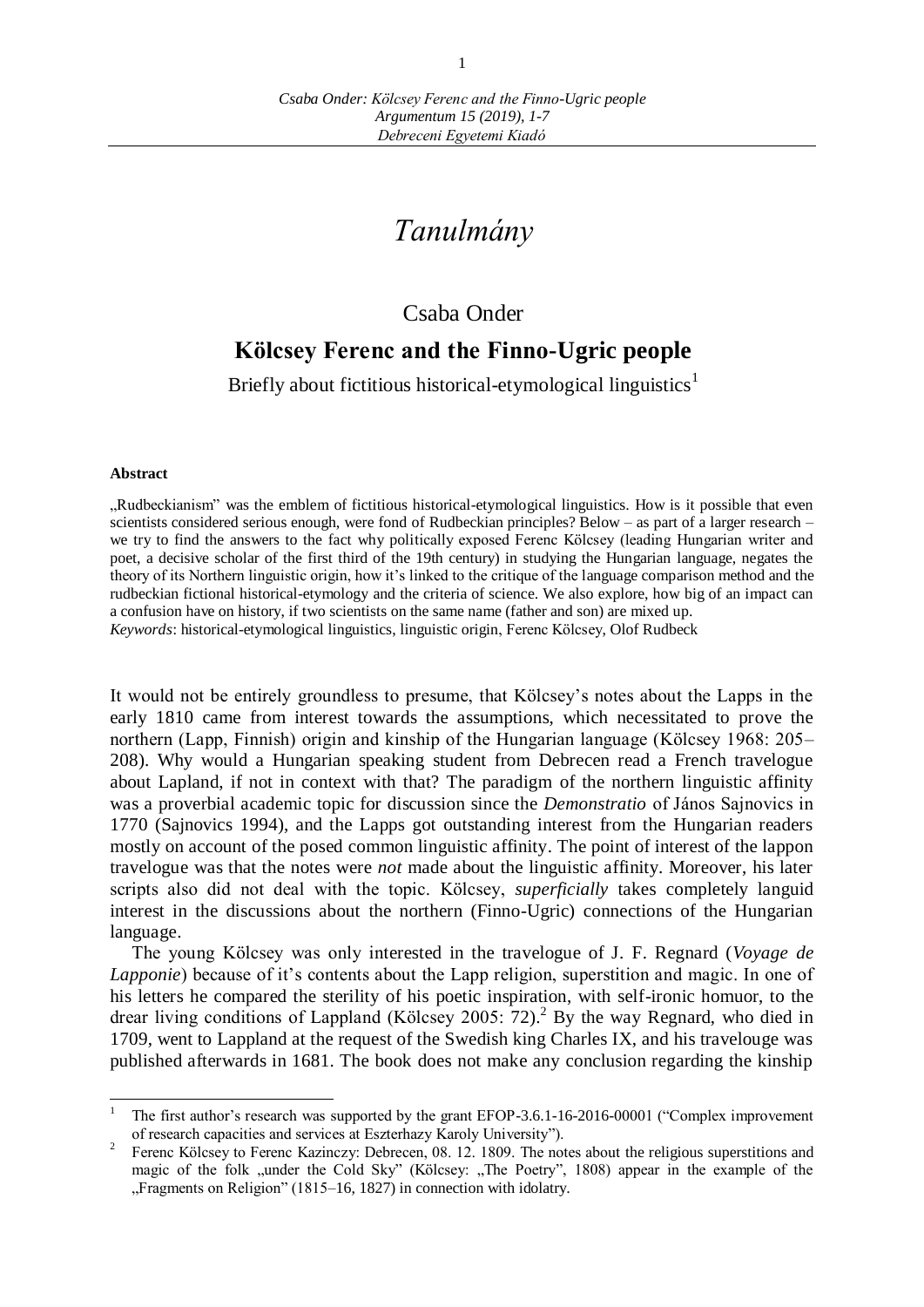between the Lapp and Hungarian language, and does not even bring up the Lapp language. Which means Kölcsey would not have been able to know anything, even if he studied the writings of Regnard with this specific idea in mind. Unlike the Swedish scholar, Olof Rudbeck jr., who travelled through Lappland some decades later, with the intent to publish his book in 1717, what made him the first to make scientific observations on the similarities of Hungarian and Lapp languages, which caused significant academic echo (Rudbecki fil. 1717). Afterwards, the realizations of Rudbeck became an often referred source of the northern linguistic affinity paradigm, an theory which Kölcsey could have been familiar with as a student in Debrecen.

Kölcsey had only one relevant statement that is known, regarding the origin and kinship of the Hungarian language: "The Hungarian language is pleno optimo Jure, *occidentalis* language." (Kölcsey 2005: 395).<sup>3</sup> In this definite statement (with complete entitlement – pleno optimo Jure) he names the Hungarian language such a western ("occidentalis") language, which does not show resemblance to any eastern or western language, however it shows a close kinship in its evolution with the German language. Knowing, the contemporary discussions necessitated to prove the northern and/or eastern linguistic affinity, this statement may seem daring and surprising. Kölcsey, as far as we know did not perform regular linguistic comparative etymological studies. His statement that the Hungarian language with full eligibility is a Western language was rather based on insights and syntactic studies of organic language philosophy. (We will talk about this elsewhere.)

Regarding the *northern* linguistic affinity, as we noted before, Kölcsey did not exert a detailed viewpoint, he does not formulate his counter-argument, except some far from flattering slips. The situation is nearly the same, with the discussions about the *eastern* (namely Arab, Persian, Turkish and Hebrew) languistic affinity of Hungarian language, with the difference, that the eastern language affinity paradigm – unlike the northern, which in his case is completely disregarded – is not excluded from the possible kins of the Hungarian language. In the following we attemp, according to the given sparse reflexions, to reveal the conceptual causes of Kölcsey's clearly exerted (supposedly emotionally driven) deprecating attitude, regarding the northern linguistic affinity discourse.

From the most active period of Kölcsey's linquistic (philologic) activity, in the mid 1810s altogether we can only inspect two reflexions. He notes in his – yet unpublished – criticalevaluative *rewiev* from the *Grammatika* of Miklós Révai, that "[Révai] does not only not fear the name Rudbeckianus, moreover he considers it glorious" (Kölcsey 1815).<sup>4</sup> In a *personal letter* to Pál Szemere about an ethimological problem he gives the following advice: "if I would not abhor Rudbeckianism, as much as Révai likes it, I would tell you, to seek the meaning of *Cseke* in Fenni (Finnish) words in Gyarmati [...]" (Kölcsey 2005: 441).<sup>5</sup>

The phrase "Rudbeckianus" and the "Rudbeckianism", which is clearly pernicious in the sentences, and understanding to what and to whom this term refers to, is seemingly complicated at first sight, by the names of two Swedish scholars, father and son, namely the *older* and *younger* Olof Rudbeck. *Olof Rudbeck Senior* (1630–1702) was the professor of medical sciences at the University of Uppsala. He achieved his international reputation with his monumental work, *Atland eller Menheim* [Atlantis, or Home Sweden, in latin *Atlantica*]. The national gothic fantasy, that was predicated on the historical-linguistic-ethimologic inspections, sought to prove, that Atlantis, as described by Plathon, is identical to his *home*

<sup>&</sup>lt;sup>2</sup><br>3 Ferenc Kölcsey to Ferenc Kazinczy: Cseke, 05. 07. 1815.

<sup>&</sup>lt;sup>4</sup> Own Translation. The criticized work: Révai 1806.

<sup>5</sup> Ferenc Kölcsey to Pál Szemere: Cseke, 24. 10. 1815. Own Translation.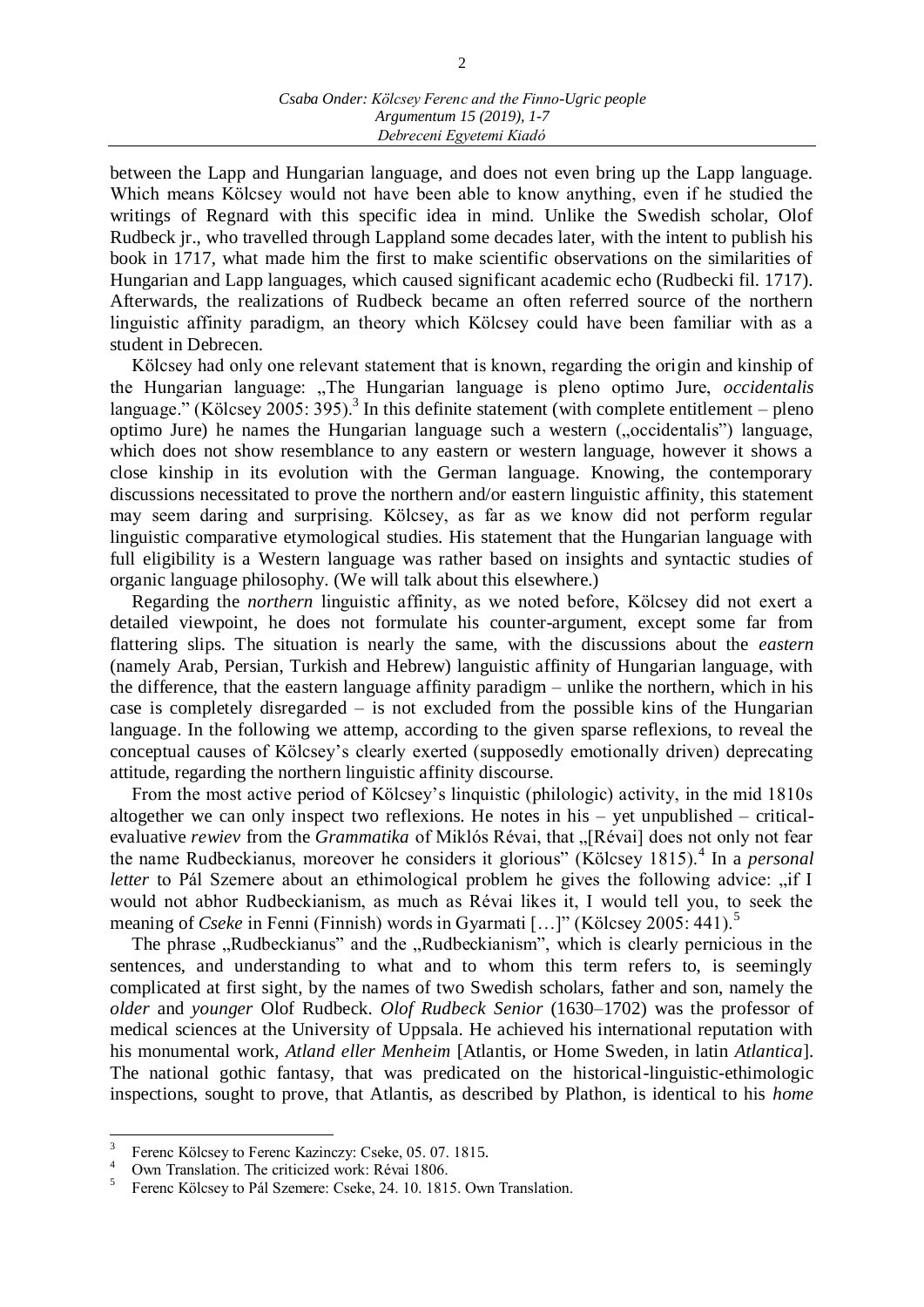Sweden, Scandinavia was once the Garden of the Hesperides, the Elysian Fields can also be found there, and Adam's original language was Swedish, what was formed with the mixture of latin and hebrew.<sup>6</sup> Diderot mentions *Atlantica* in the *Enciclopedia* under the article , ethimology", as a cautious example of imaginary historical, etymological linguistics (Diderot–d'Alembert 1656: 110),<sup>7</sup> while Bayle's historical-critical dictionary – which was used as a manual by Kölcsey from the get go – talks about Rudbeck, who made Sweden the homeworld of all nations, with sarcastic scepticism (Bayle 1737: 140).<sup>8</sup>

*Olof Rudbeck Junior* (1660–1740), who walks in his father's footsteps at the University of Uppsala, studied – besides medical sciences – zoology, botany, and last but not least linguistics, discovered paralells between the Hebrew, Finnish, Lapp and Hungarian languages, during his already mentioned journey to Lappland in 1695. Olof Rudbeck Jr., contrary to his father; who presumed relation between the Slavic and Hungarian language (*Atalantica*, I. volume 3. chapter 18. §); and of those, who claimed, that the Hungarian language is different from all European languages; he was the first who announced, that based on empirical experience and comparative examinations, that  $\pi$  I've found such tight correspondence between the Hungarian and Finn language, that I could call them, within reason, relatives" (Sajnovics 1994: 104).<sup>9</sup>

The source of Kölcsey's first commentary is easily identifiable as Miklós Révai who discussing the Hungarian language affinity, refers to the work of Olof Rudbeck Jr.<sup>10</sup> Regarding the essence of the language affinity paradigm of Révai, the Hungarian language shows similarities, *at the same time*, with the *northern* (Finnish, Lapp), and the *eastern* (arabic, persian, turkish, hebrew) languages, because primarily those had the *same origin*. (That is how the Chinese come into play in the end). To prove his theory, Révai refers to Olof Rudbeck Jr. as a determining (great and kind) phylologic authority. At the same time according to Kölcsey, the *name* of Rudbeck should have to *raise fear* in a real scholar:

 $\overline{a}$ 6 The "national Gothic fantasy"(Warme 1996: 92) synonym will be followed by "rudbeckianism" (Porter– Teich 1992: 243. See also Rabasa 2012: 462. King 2005).

<sup>7</sup> See: "Je n'ai point encore parlé de l'usage le plus ordinaire que les savans ayent fait jusqu'ici de l'art étymologique, & des grandes lumières qu'ils ont crû en tirer, pour l'éclaircissement de l'Histoire ancienne. Je ne me laisserai point emporter à leur enthousiasme: j'inviterai même ceux qui pourroient y être plus portés que moi, à lire la *Démonstration évangélique*, de M. Huet; l'*Explication de la Mythologie*, par Lavaur; les longs *Commentaires* que l'évêque Cumberland & le célebre Fourmont ont donnés sur le fragment de Sanchoniathon; l'*Histoire du Ciel*, de M. Pluche, les ouvrages du P. Pezron sur les Celtes, l'*Atlantique* de Rudbeck, *&c."*

<sup>8</sup> See: "Du livre intitulé Atlantica. Il y a sans doute du profit à faire dans la lecture decette Dissertation, pour ceux qui aiment à entendre les Anciens. On cite de temps en temps un Ouvrage composé en Suede depuis peu par *Olaus Rudbeckius*. C'est un Livre *in folio*, intitulé *Atlantica*, que nous n'avons pas encore vû. On nous le fait espérer au prémier jour […]. On dit qu'il est plein de belles choses; & ceux qui sçavent que M. Rudbeckius s'est engagé de montrer, que presque tous les Peuples dont les Histoires nous parlent, sont originaires de Suede, ont beaucoup d'impatience de voir comment il prouve ce paradoxe." We cannot identify the source of Kölcsey's opinion exactly. We must assume that the judgment of older Rudbeck based on his *Atlantica* was commonplace. The proof of Sajnovics also reflects on this problem. Regarding the protection of the The Finnish-Hungarian common origin idea of Miklós Hell he writes this ,"Don't let the hungarian reader dismiss these never before heard ideas as RUDBECKIAN nonsense […] HELL does not describe stories, rudbeckian dreams, but pure truth […]. " (Sajnovics 1994: 112).

Citation Demonstratio, 1994: 104. See: "[...] cum equidem Hungaricam et Finnicam linguas tam, propinqua fibi cognatione junctas deprehenderim ut consanguineae veluit dici merito queant". (Rudbecki fil. 1717: 77).

<sup>10</sup> Comp. Révai 1806: 52.: *"Specimen Vsus Linguae Gothicae, in eruendis S. Scripturae Locis obscurissimis*, *addita Analogia Linguae Gothicae com Sinica, nec non Finnonicae cum Vngarica*, Vpsalis, 1717. in. 4."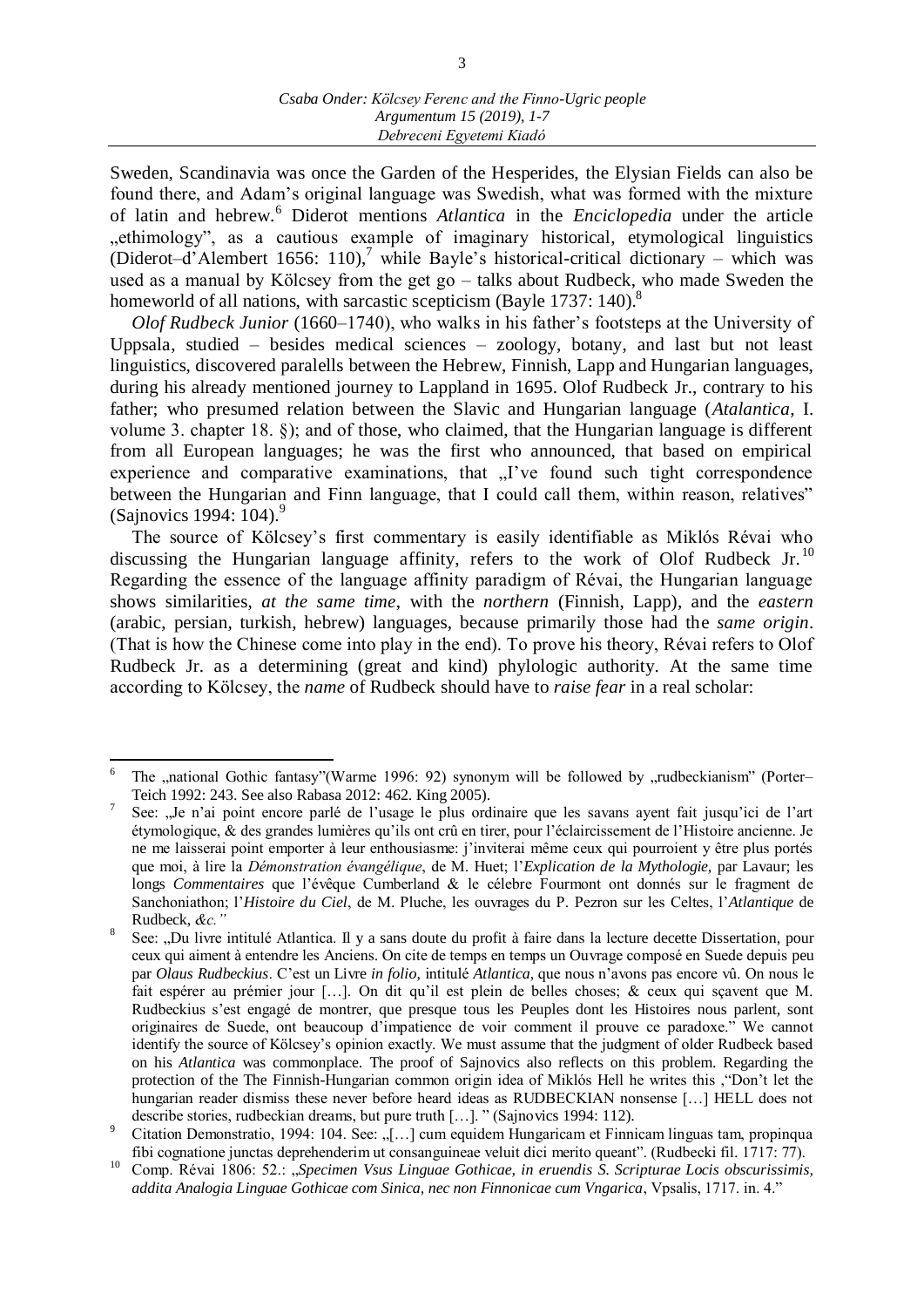Révai began his great work with the examination of old times, using the eastern and Finnish languages [...] He does not follow the principle of language but the etymological tradition based on principles in his Grammatika. His etymology, in addition to the Hungarian language, also comes from Eastern and Northern languages. He thinks that the Hungarian and the mentioned languages are relatives of one another (a branch of a now non-existent common tribe). While rehearsing this assumption, he is not afraid of mentioning the name *Rudbeckianus*, and more, he regards it as glorious. *Tam magnum tam charum mihi est hoc nomen*. [Such a name is so nice to me.] These are Révai's own words on page 52 of Grammatika. We do not intend to evaluate this hypothesis of Révai, but we will examine his statements in his Grammatika (Kölcsey 1815).<sup>11</sup>

Kölcsey (similarly to Révai) thought the proper method, the scientific examination of the history of a language, is based on determined principles (principium), which inspected the language in its own historical (diachronic) tradition order, the so-called root-word theory; opposed to the synchronicity approach, which concentrated on the speechway (usus) aspect. However, Kölcsey did not find the inclusion of the linguistic synthesis method into the examination of the historical ethimology of a specific language justified. *Why*, that we do not get to know from this short passage only that, the northern language affinity theory (mixed with the eastern one) represented by the name of Rudbeck, *such as*, gives a reason for mistrust, therefore it's use in Révai's dual linguistic hypothesis makes the theory *irrelevant as a whole*. All of this is made obvious by the fact, that Kölcsey would not necessitate to *officially jugde* it, refute and evaluate this hypothesis as part of his critical review. His declared absence from the discussion is partly the answer for the question: the Rudbeck Theory (and as a consequence Révai's) is not simply unacceptable, but also not appropriate for scientific discussion. Since it is not (philological) science, it can not be scientifically debated. The personal attitude realized in clear *aversion* marks more accurately his position of refusal, which actually covers – inaddition to the author's concept – the name Rudbeck and what it meant with the whole northern language affinity paradigm, the discussion of kinship marked by this term (rudbeckianism), and all its representatives (the also namely mentioned Sámuel Gyarmathi). There was certainly another reason why he removed himself from the debate: Kölcsey would like to see Miklós Révai, as such a paradigmatic scholar of the Hungarian grammar, whose approach can be the base for the constitution of the modern Hungarian linguistics. At the same time, this notion is completely incompatible, with the fact that Révai is an advocate of such an unscientific theory.

Even with all this taken into consideration, it still can not be stated certainly, that the phrase "rudbeckianism" in Kölcsey's dictionary, marks only and exclusively the northern linguistic paradigm. The uncertainty stems from the suspicion that Kölcsey does not distinguish the two Rudbecks by name, therefore also does not separate them. The omission of "junior", or "senior" distinctive notations do not necessarily mean, that Kölcsey was not aware, that there were two separate persons (authors), who show similarities and are (literaly) related, and he would *mix them up* without reflecting. Based on Kölcsey's two writings from the mid 1830s we might perceive more clearly, that the *merging* of the figure and the work of the father and son under a single name, and the apparent failure to resolve the name identity question, is far from accidental. Both Olof Rudbeck Sr.'s ideas in Atlantis, and Olof Rudbeck Jr.'s theory of the Ural region-Hebrew-Hungarian(-Chinese) language affinity lie below Kölcsey's expectations, regarding science. The two Rudbeck and their enthusiastic followers can only be interpreted in a fictitious historical-linguistic etymology setting.

The following part below, from the study titled *History Investigation* [*Történetnyomozás*] (1833) gives an accurate description of the aforementioned pseudo-scientific fiction:

 Own Translation.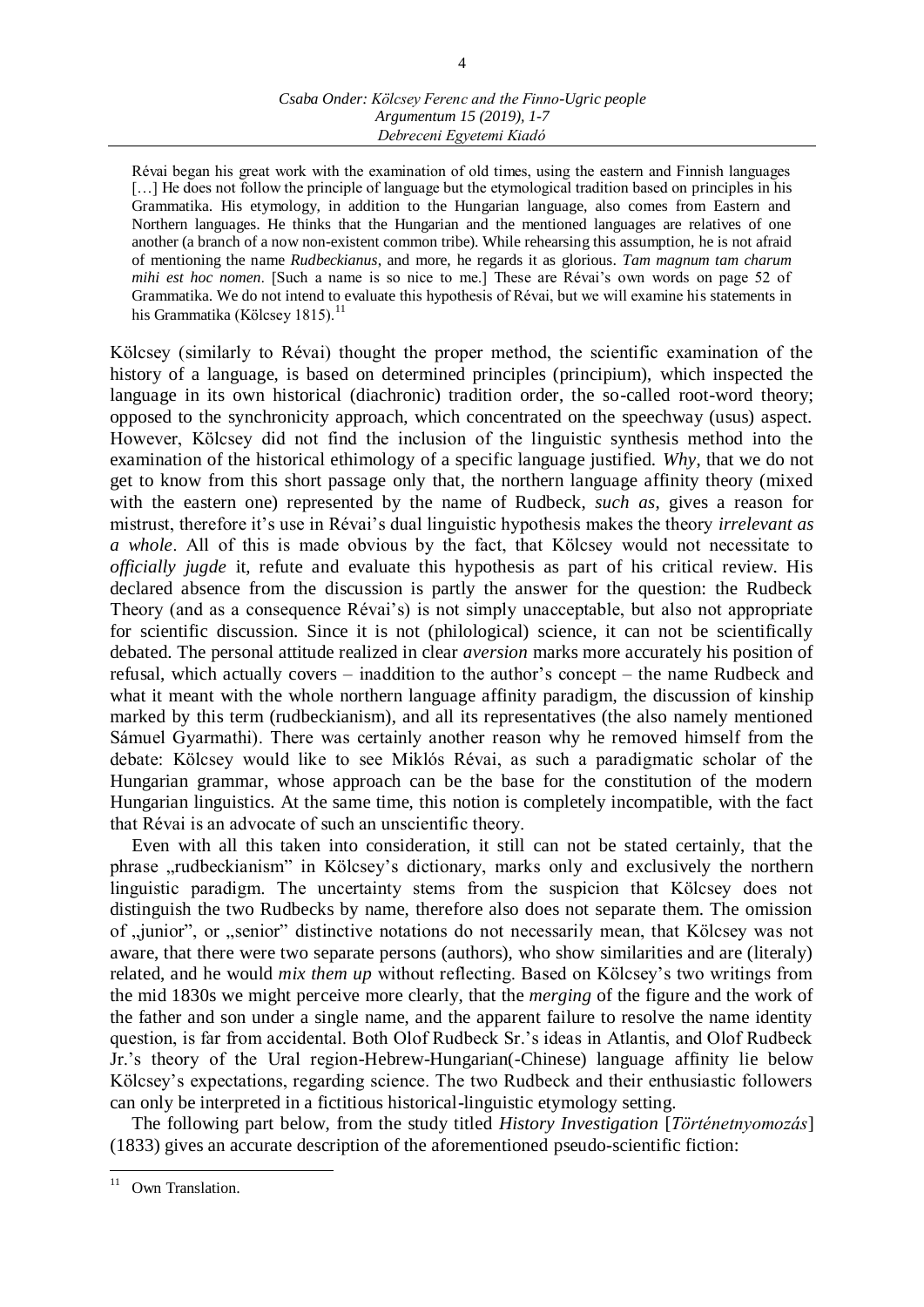Some have based their hypotheses on fragmented words and their descriptions, hoping to dispel the obscure details of history. You can see they're widely read, and thier iron will is reflected in the thousands of data collected within their writings. However, without memories and real data, the moral world is just as inaccessible as the objects of metaphysics. Induction and analogy may be helpful, but they do not provide certainty. And, in the case of multiple options, what makes the infallible choice? The more he clings to his hypothesis, the farther his goal, and does not realize he is lost: he looks at a star leading to a swamp, confusing his own thoughts with reality; mislead by broadness he thinks, that is exactly what gives importance Since he finds order and correlation in his conclusions, he does not even suspect that the reason for this is what the I call petitio principii a fallacy in which a conclusion is taken for granted in the premises.

The willingness to etymologize and the wide readability can lead to bold deviations. Bochart is an eternal example of this. Many attacked this great scientist fairly, but hard. But should we not be more tolerant of those who have mistakenly married these deviations with patriotism? I am thinking of Rudbeck and those who worked in a similar spirit (Kölcsey 1960: 1266).<sup>12</sup>

The fictious historical-etymology (from serious scientific point of view) is objectionable, its view and methodological characteristics are the following: hollow (shimmery), not concentrated to the bigger picture (fragmentary) experimental method, imaginary (made up) etymology, inventive and extensive, but essentially pointless philological awareness (literacy), in the absence of facts (without memories) typically metaphysical; inductive; analog; biased with himself; without self-reflection (lack of reality perception, adherence to hypotheses); volume vs. uniqueness; fabricated system creation. Kölcsey concludes with a typical reasoning error by mentioning the circular reasoning / begging the question (petitio principii), as a lack of logical self-reflection. Only good intentions can save an activity that is considered dilettantism from a scientific point of view. The intentions of "softening" the critical rigor are nothing more than a community interest in the sense of self-contradiction, which Kölcsey calls the "patriotism" formula. Although he does not indicate which Rudbeck is an example of this, he clearly speaks with lenient understanding in retrospect, about that Olof Rudbeckand his ilk, who identifies Sweden as the center of the world.

That this patience has its own limits, as it is shown in a script from four years later (1837). Kölcsey's academic review written about the book, *About the original language of the World* [*A Világ eredeti nyelvéről*] (1836) from János Váradi, (after the natural history identified in the *History-investigation*) gives detailed criticism of Rudbeckianism (Kölcsey 1960: 751– 753). According to Kölcsey, the first statement (ie. "The Hungarian language is the first and original language of the world") of the more likely historical, instead of (linguistic) philological work is typical for the whole opus. "What is the whole disserrtation worth? It is already suspected by the claim you want to prove. Thick rudbeckianism, not anything else." The insignia and simultaneously the basic feature of the thick (meaning: primitive) rudbeckianism is the *petitio principii*, reasoning which assumes the very thing which requires proof. Moreover, in the case of Váradi, the logical error is coupled with a low level of literacy and fictional etymology, wishing to prove that "The names appearing in the Old Testament" can only be understood in Hungarian e.g. *Paradicsom (Paradise),* in hebrew: *Pardes,* namely the Hungarian *pár-disz. Kain*, in Hungarian *Kaján (Sardonic)*. *Ismael* in Hungarian: *Isten ma él (God lives today)*. *Eliazer* in Hungarian: *Elő az erő (Power forward)*, etc. etc." The bold histographic conclusions of the creative etymological glossary in Kölcsey's summary are as follows:

 $12$ Own Translation.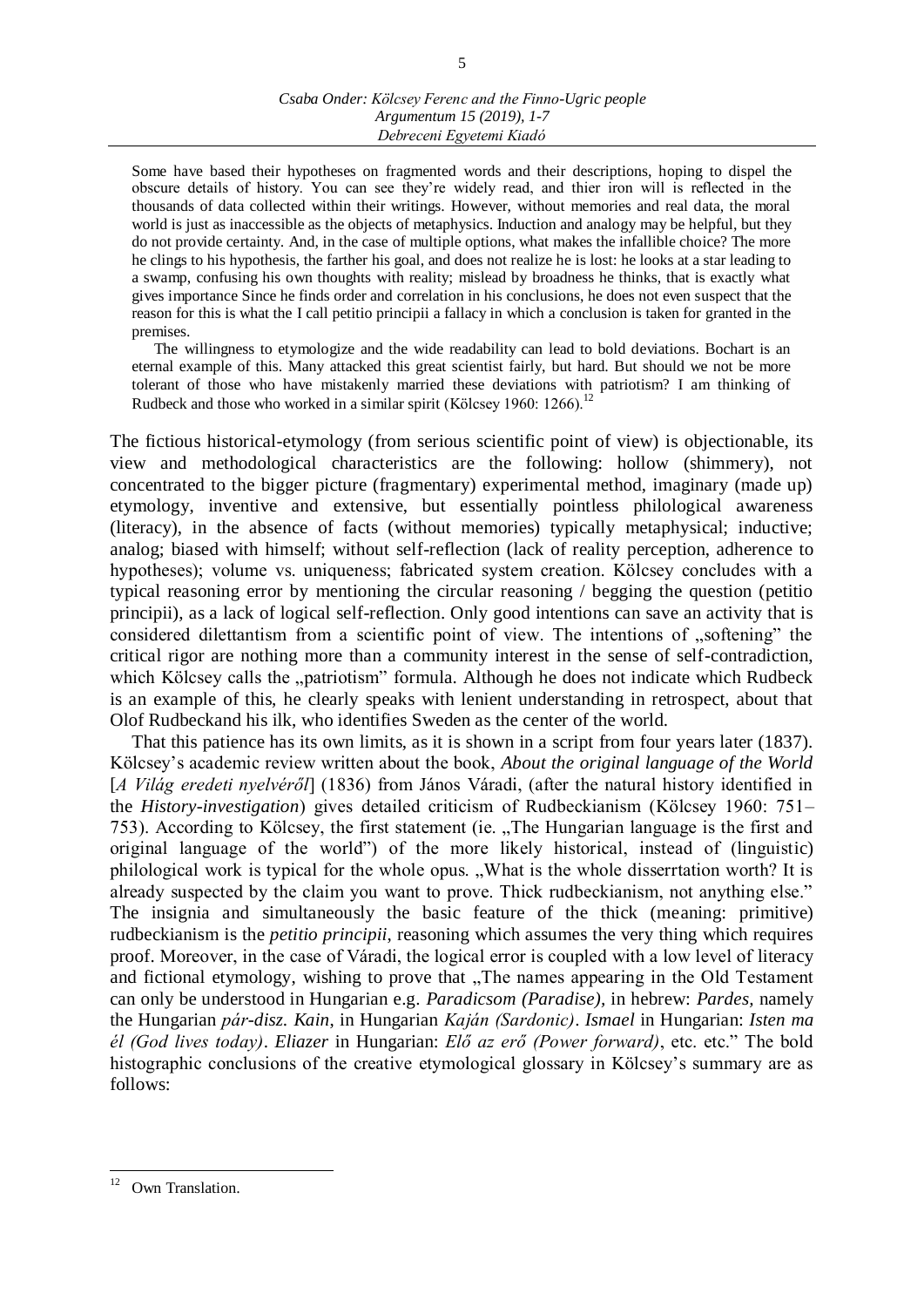The texts of the Old Testament were made after the Babylonian captivity, on one hand, by Esdrás, on the other, from original Káldi (ie. Hungarian) documents, which were kept in the archives of the Persian Empire. The latter original documents were copied by Attila (King of the Huns), who was also the prince of Media. His copies were used (with delusions and omissions) in the chronicle of János Thuróczy. This chronicle (ie Chronica Hungarorum, Brno, Augsburg: 1488) is the result of the authentic records of the Old Testament, which must be believed. And since this chronicle teaches that the Hungarians come from a certain Nemrot, and that he was in possession of the ancient, original language, so... etc.<sup>13</sup>

With regard to the two writings from the 1830s, it can be clearly stated that Kölcsey also understood the term "imaginary historical, etymological linguistics" (certainly in the 1830s) as "rudbeckianism". Knowing Kölcsey's philologist's proficiency and prudent bibliographic awareness, it is unlikely that he would have confused the two authors. He knew they're not the same person and was well aware of the philological difference between the activities of the younger and the older Olof Rudbeck. However, by not distinguishing them from each other, he ultimately considered the theory of the Lapp-Hungarian-Hebrew linguistic affinity and the patriotic fantasy of sweden being the linguistic and historical origins of the western world, unbelievable. Rudbeckianism is the name of the dilated historical-linguistic pseudoscience in the Kölcsey dictionary; something whose theoretical assumptions and methods of analysis do not allow for a relevant, controversial scientific discourse that produces serious results.<sup>14</sup> The Northern (Finno-Ugric) linguistic paradigm by this standard, is also outside the scope of scientific philology. So it's not just a misguided idea, it's annoying fiction, not even worth mentioning.

### **References**

Bayle, P. (1737): *Oeuvres de Mr P. Bayle*. Tome I. La Haye: Compagnie des Libraires.

- Sajnovics, J. (1994): Joannis Sajnovics: *Demonstratio. Idioma Ungarorum et Lapponum idem esse*. Tyrnaviae, 1770. *Demonstratio. Sajnovics János Bizonyítása. A magyar és a lapp nyelv azonos*. Constantinovitsné Vladár, Zs. (trans.) Szíj, E. (ed.). Budapest: ELTE.
- Diderot, D. & d'Alembert, J. R. (1656): *Encyclopédie ou dictionnaire raisonné des sciences, des arts et des métiers*. Tom. 6. *Etymologie.* Paris: Briasson et al.
- King, D. (2005): *Finding Atlantis: A True Story of Genius, Madness, and an Extraordinary Quest for a Lost World.* New York: Harmony Books.
- Kölcsey, F. (1815): *Előszámlálása azon Princípiumoknak mellyek a' Révai' Grammatikájában megállítatnak*. Manuscript. ca. 24. 10. 1815. OSzK Kt Quart. Hung. 4361.
- Kölcsey, F. (1960): *Kölcsey Ferenc összes művei*. Vol. 1–3. Szauder, J., Mrs. Szauder, J. (eds.) Budapest: Szépirodalmi Könyvkiadó.
- Kölcsey, F. (1968): *Jegyzések a' Lapponokról* Regnard' Útazása után, L. Oevr. de Regnard. Tom V. Edit. Stereot. P. 59–194. Debrecen, 1810. január 1–3. In: *Kölcsey Ferenc kiadatlan írásai*. *1809–1811*. (Kölcsey és Kállay Ferenc műhelyének kézirataiból). Szauder, J., Bánhegyi, Gy., Mrs. Szauder, J. (eds.). Budapest: Akadémiai Kiadó.

 $\overline{a}$ 

<sup>&</sup>lt;sup>13</sup> Own Translation.

<sup>&</sup>lt;sup>14</sup> Of course, the Swedes think differently about this. The Uppsala Universit still counts Olof Rudbeck as one of the greatest scholars of all time while his son is respected as the first scientist and explorer in Sweden.And even though Atlantica proved to be a fantasy magic, the smirking rudbeckianism, with the creation of the patriotic illusion of the former greatness, served a good purpose for the 18th-century Imperial aspirations of national consciousness, serving as an important ideological background for the organization of modern Swedish science.